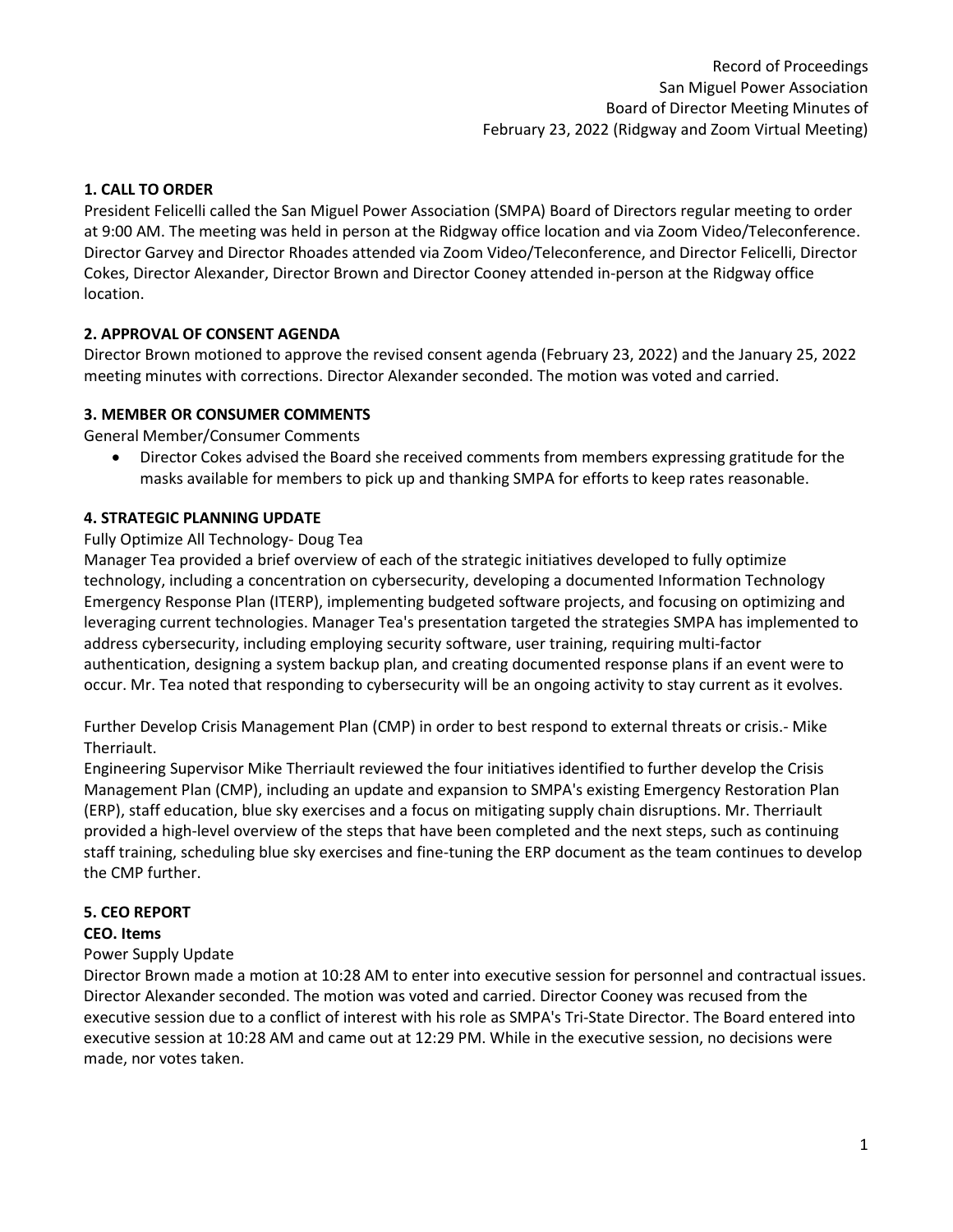Legislative Update N/A

## COVID-19 Discussion

Human Resources and Administration Coordinator Danielle Rodriguez reported that mask requirements have been relaxed in SMPA facilities, and quarantine protocols have been updated to align with the new CDC guidelines.

# **Introduction of Employee Guests**

Phil Zimmer, Energy Services Executive; Terry Schuyler, Key Accounts Executive; Kelly Truelock, Staff Accountant; Joshua Hainey, Senior Staff Accountant; Alex Shelly, Communications Executive; Danielle Rodriguez, Human Resource and Administration Coordinator and Mike Therriault, Engineering Supervisor, were also in attendance at the meeting virtually or in-person.

Manager Zaporski introduced Tom Brew, the new Ridgway-based Journey Line Technician. Mr. Brew informed the Board that he was raised in Olathe and, after spending seven years in the Colorado Springs area, is glad to be back on the Western Slope.

Manager Zaporski introduced long-time SMPA employee Area Service Technician Mr. Eric Pottorrff. Mr. Zaporski explained that Eric recently completed the NRECA MIP Program; the program is comprised of three, two-week sessions with course content that is a laser focus on everything related to co-ops. Mr. Pottorff shared his final project presentation with the Board. The presentation focused on succession planning, attracting and retaining employees; highlighting that retirements and employees transferring within the company for new opportunities is creating workforce and stability changes within the organization resulting in SMPA hiring at a greater rate than ever before while facing the loss of institutional knowledge, cost of turnover/training and attracting new employees whilst grappling with the cost-of-living and available housing challenges. Mr. Pottorff explored possible solutions and incentives to attract talent, such as promoting the area's activities, SMPA's culture/community involvement, potential monetary incentives and construction of employee housing.

# **Community Focus Donations**

Executive Assistant MartyJo Davis informed the Board the Community Focus Donation Program has \$3,477 in unspent funds for the 2021 year. Board Policy 150, Community Focus, Section II, A, #4 states, 'any unused funds from a previous quarter will roll over to the next.' However, as it is the end of the year, a rollover requires Board approval. Following discussion, Director Brown motioned to roll the \$3,477 of the 2021 unspent Community Focus Funds into the 2022 Community Focus program. Director Alexander seconded. The motion was voted and carried.

### **Board Donations**

N/A

# **Finance Update**

Annual Director Expense Summary for 2021

Director Brown motioned to approve the 2021 Annual Director Expense Summary as presented. Director Alexander seconded. The motion was voted and passed.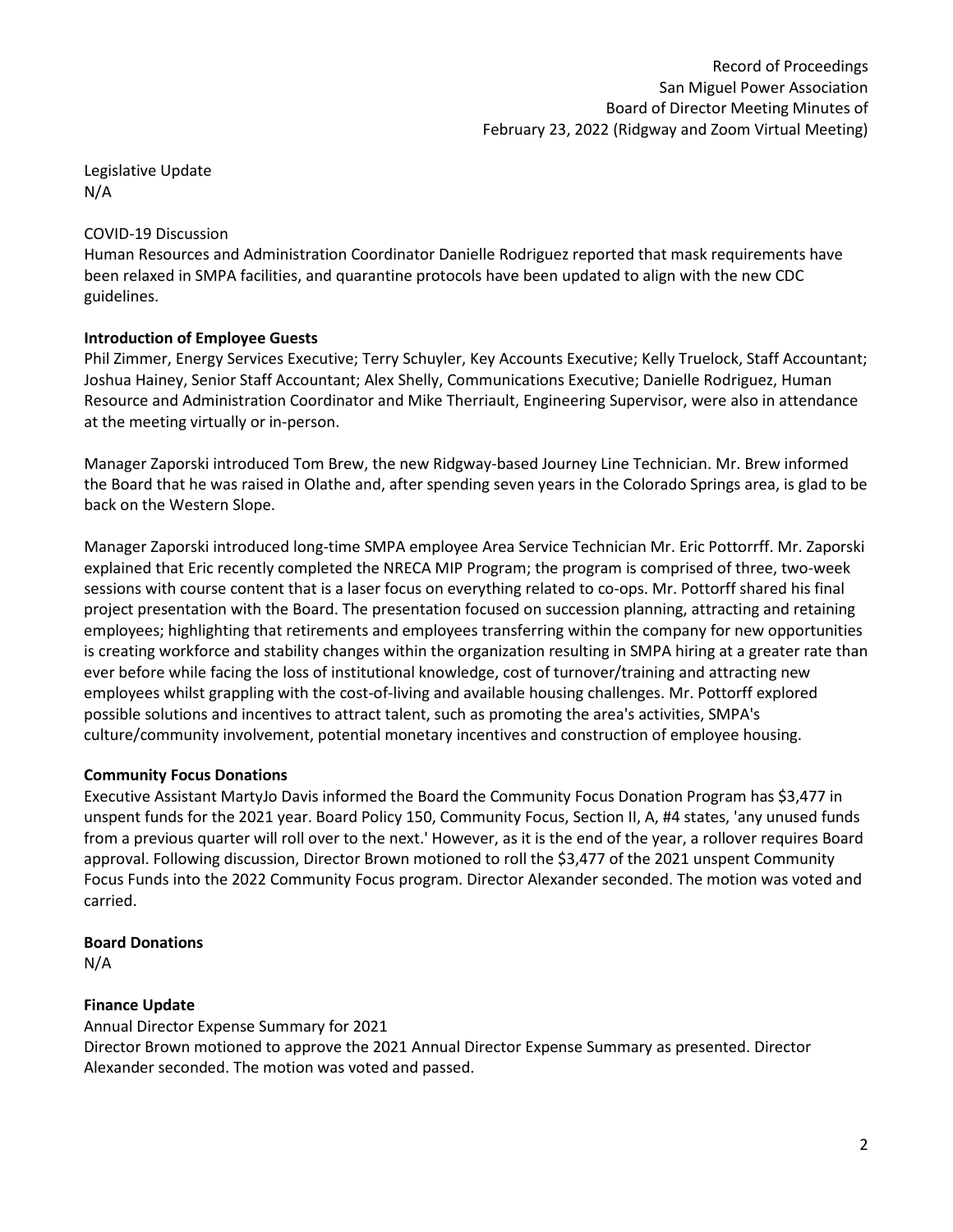### Year-End Audit Status

Manager Lehigh advised the Board that the year-end audit is in progress and going smoothly.

### Financial Review

Manager Lehigh advised the Board that January revenues were less than budget by 2.35% and purchased power was 1.6% above budget for the month; staff is closely monitoring actuals vs. budget for any over/under trends and will be prepared to adjust expenses accordingly.

### **Marketing & Member Services**

Manager Freeman reported that staff has collaborated with the Sneffles Energy Board to organize a virtual roundtable event on March 24, 2022, to discuss Renewable Energy (RE) and Beneficial Electrification (BE) initiatives and their impact on the utility and rate structures. Staff's presentation will be designed to help educate and expand the energy literacy of the membership of the utilities assessment and requirements as more members embrace grid technologies such as rooftop solar and/or electric car charging.

Manager Freeman communicated that SMPA has expanded payment options to accept American Express payments.

### **Information Technology**

Manager Tea reviewed his report, highlighting staff is working with the operations team to review technology systems.

### **Administration & Human Resources**

Human Resources and Administration Coordinator Danielle Rodriguez reviewed her report, noting that SMPA has met all of the Workers Compensation Cost Containment Program requirements and is approved for a 5% insurance premium reduction. Ms. Rodriguez provided a staffing update, noting that the Journey Line Technician Jacob Cadwell has been promoted to the Ridgway Foreman position.

The Board reviewed Policy 201, Bond and Insurance. Following discussion, Director Alexander moved the policy be adopted as presented. Director Rhoades seconded. The motion was voted and carried.

The Board reviewed Policy 204, Sale of Used Surplus Equipment. Following discussion, Director Brown moved the amended policy be adopted as presented, including the position title update from store supervisor to store specialist. Director Alexander seconded. The motion was voted and carried.

# **Engineering | Operations | Safety and Regulatory Compliance**

# Material Lead Times

Manager Fox informed the Board that inventory challenges and lead time issues are significant. However, staff continues to take measures to try to stay ahead of challenges to ensure needed materials are on hand for upcoming projects, including evaluating idle service accounts.

Manager Fox stated that notifications have been sent to the Red Mountain Stakeholders group advising them of communication with CDOT to schedule road closures in the spring, weather permitting. Mr. Fox reported that eight staff members have completed the OSHA 30 training/certification program.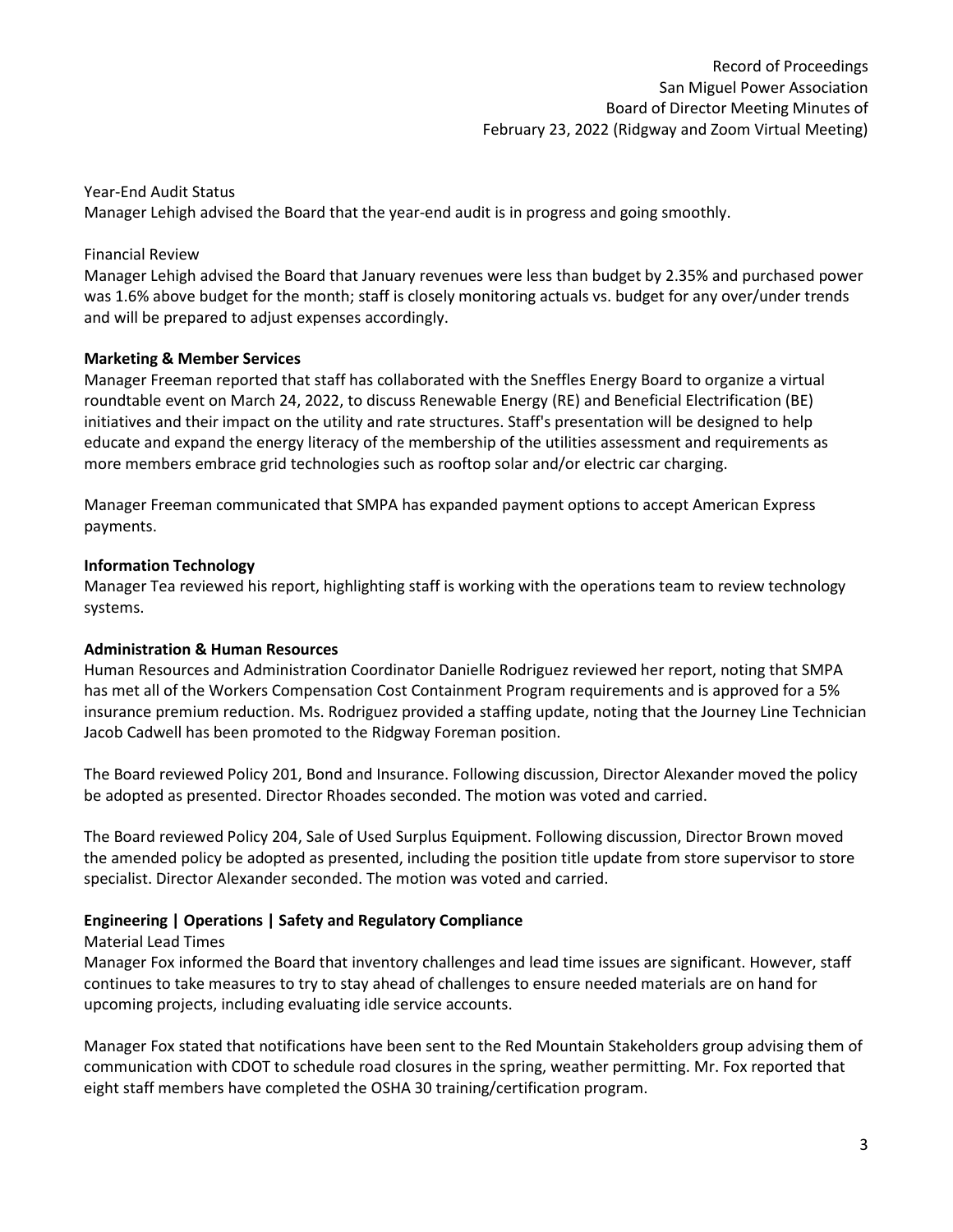# **6. ASSOCIATED MEETING REPORTS**

#### CREA- Debbie Cokes

Director Cokes provided a brief overview of the topics discussed at the CREA Annual Meeting and the regular CREA Board Meeting, including a review of upcoming legislative items that could impact the utility industry, transmission overview, cybersecurity discussion, and guests speakers from the US Forest Service and NRECA.

#### Western United- Dave Alexander

Director Alexander stated that Western United (WU) had another record year and continues to grow, including adding a new board seat. WU continues to focus on addressing supply chain issues by striving to maintain high inventory counts where possible and prioritizing long-term cooperative members.

#### Eco-Action- Kevin Cooney

Director Cooney communicated that Eco-Action in Partnership with Sneffles Energy Board and SMPA will host a Beneficial Electrification (BE)/Renewable Energy (RE) roundtable discussion on March 24.

#### Tri-State- Kevin Cooney

Director Cooney advised that at Tri-State's first-rate committee, consultants presented an overview of rate design and cost-of-service rates structure. He stated that Tri-State has hired consultants to help identify cost reduction opportunities in the organization, including identifying areas where efficiencies may be gained through departmental reorganization. Director Cooney reported that Tri-State is very supportive of having a Regional Transmission Organization (RTO) in this area of the country, noting that joining the Southwest Power Pool RTO may be a good fit. Director Cooney informed the Board that Tri-State has created a new position to focus on developing energy as service offerings, with that focus Tri-State is evolving from a traditional Generation & Transmission (G&T) to a G&T plus services.

### **7. ATTORNEY'S REPORT**

Legal Counsel Jim Link did not have any items for discussion, and it was determined another executive session was not necessary.

#### **8. BOARD TRAVEL**

N/A

### **9. MISCELLANEOUS**

### Certify Director Districts

Jim Link, General Council, communicated that the member report allocation by the district had been reviewed at the November 2021 Board meeting and recommended no changes. Director Rhoades motioned to certify the districts as presented, Director Garvey seconded. The motion was voted and carried.

Tri-State Annual Meeting Voting Delegate and Alternate Voting Delegate

Director Felicelli motioned to appoint General Manager/CEO Brad Zaporski as SMPA's voting delegate at the Tri-State Annual Meeting. Director Brown seconded. Following discussion, Director Felicelli withdrew his motion.

After further conversation, Director Felicelli motioned to maintain the same Member Voting Delegate (Director Cooney) and Alternate (Director Brown) at Tri-State Annual Meeting. Director Alexandar seconded. The motion was voted and carried.